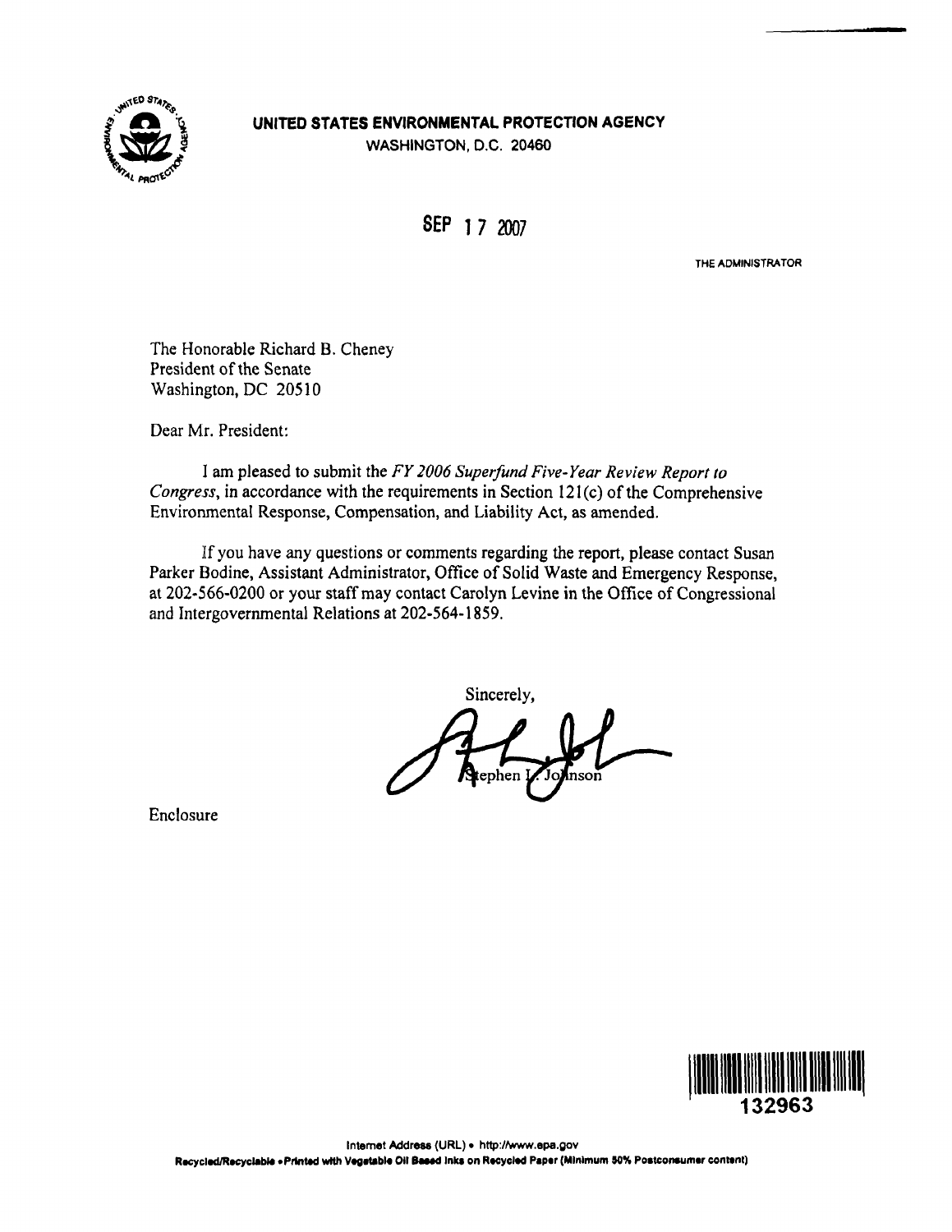

## UNITED STATES ENVIRONMENTAL PROTECTION AGENCY WASHINGTON, D.C. 20460

SEP 1 7 2007

THE ADMINISTRATOR

The Honorable Nancy Pelosi Speaker of the House of Representatives Washington, DC 20515

Dear Madam Speaker:

I am pleased to submit the FY 2006 Superfund Five-Year Review Report to Congress, in accordance with the requirements in Section 121(c) of the Comprehensive Environmental Response, Compensation, and Liability Act, as amended.

If you have any questions or comments regarding the report, please contact Susan Parker Bodine, Assistant Administrator, Office of Solid Waste and Emergency Response, at 202-566-0200 or your staff may contact Carolyn Levine in the Office of Congressional and Intergovernmental Relations at 202-564-1859.

Sincerely,

Enclosure

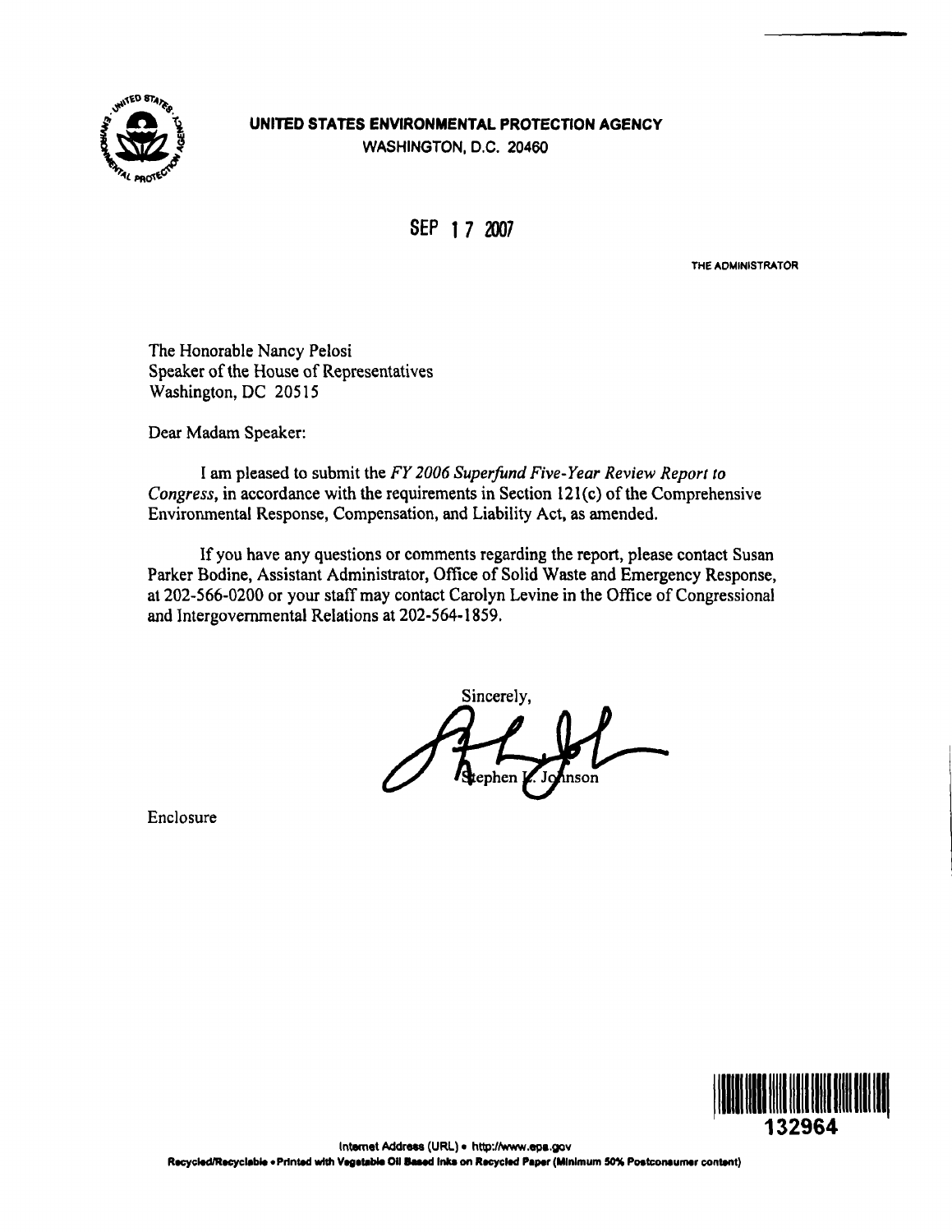### FY 2006 REPORT TO CONGRESS SUPERFUND FIVE-YEAR REVIEWS

#### PURPOSE:

The U.S. Environmental Protection Agency (EPA) is responsible for reviewing Superfund remedial actions at least every five years where hazardous substances, pollutants, or contaminants will remain on site above levels that allow for unlimited use and unrestricted exposure. EPA is also responsible for preparing a report to Congress on these reviews.

#### BACKGROUND:

Section 121(c) of the Comprehensive Environmental Response, Compensation, and Liability Act (CERCLA), as amended, states:

"If the President selects a remedial action that results in any hazardous substances, pollutants, or contaminants remaining at the site, the President shall review such remedial action no less often than each 5 years after the initiation of such remedial action to assure that human health and the environment are being protected by the remedial action being implemented. In addition, if upon such review it is the judgment of the President that action is appropriate at such site in accordance with section 9604 or 9606 of the Title, the President shall take or require such action."

CERCLA also requires that EPA report to Congress information regarding these sites for which the reviews are required. This report provides a list of sites, information about sites where additional work is required, and contacts for additional information.

#### FINDINGS:

The attached table presents a list of statutory five-year reviews for non-federal sites and NPL federal sites, including the following:

Reviews due in FY 2006, currently completed;

- Reviews due in prior or later fiscal years, but completed in FY 2006;
- Reviews due in FY 2006, still pending; and
- Reviews due in prior fiscal years, still pending.

For non-federal sites, a total of 102 sites required five-year reviews in FY 2006. Reviews for 99 of the 102 sites requiring reviews were completed. Another 19 reviews due in other fiscal years also were completed, bringing the total number of non-federal site five-year reviews completed to 118.

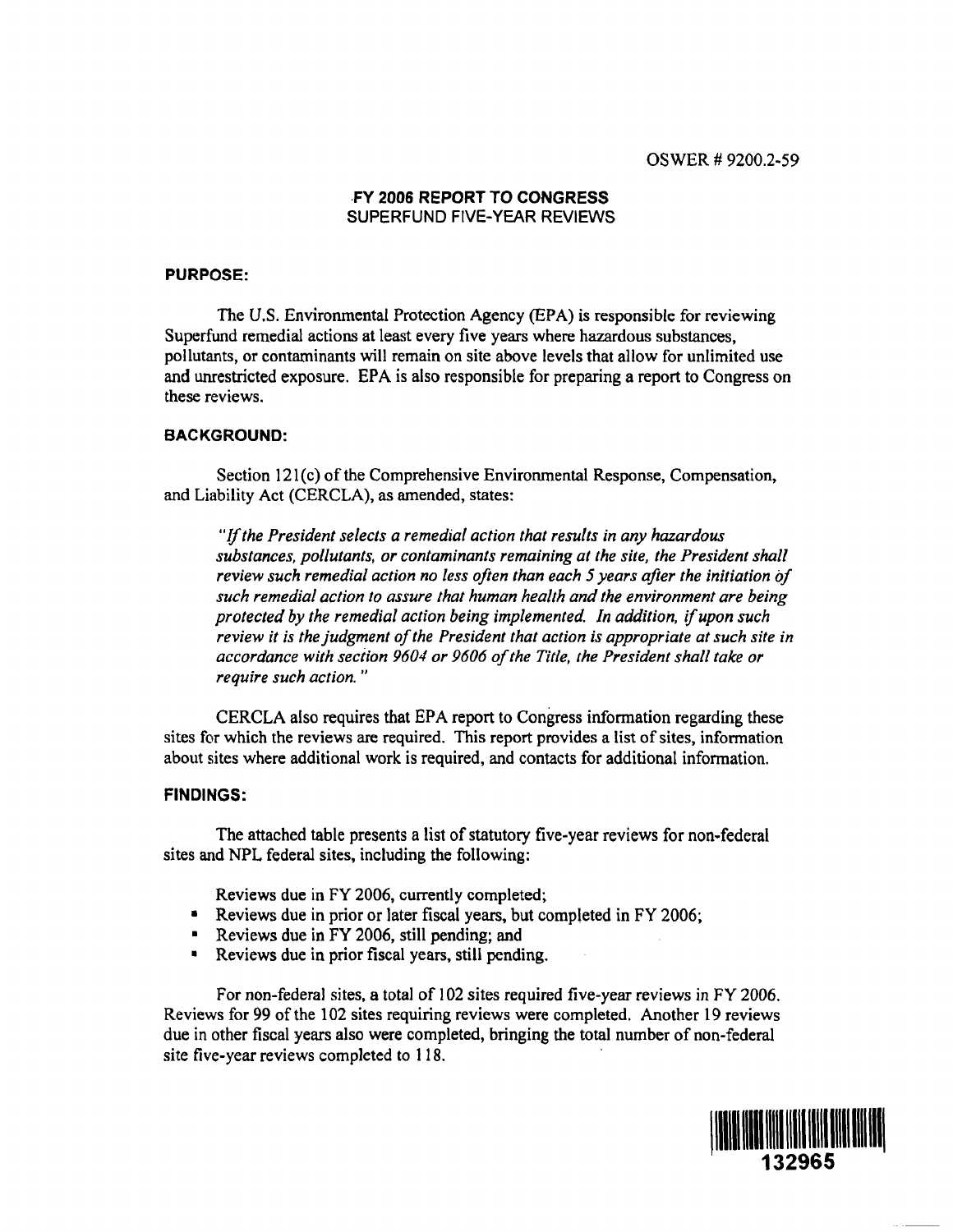For federal sites, a total of 25 sites required five-year reviews in FY 2006. Reviews for 23 of the 25 sites requiring reviews were completed. Another 12 reviews due in other fiscal years also were completed, bringing the total number of federal site five-year reviews completed to 35.

In all, the total number of five-year reviews completed for both non-federal and federal sites was 153. The remedies at 18 of these sites (or portions of the sites) required additional work or additional study. For these sites, implementation of the recommendations in the five-year review reports are underway.

For FY 2006, two federal site five-year reviews remain pending. The federal agencies responsible for producing these five-year review reports are aware that these reports are due and we are working with the agencies to complete them. Five-year reviews at three non-federal sites also are pending. In addition, one non-federal site fiveyear review due in FY 2005 remains pending. EPA expects these four reviews will be completed in the near future.

The five-year reviews contained in this report are publicly available. Additional information for any five-year reviews identified in this report can be obtained by contacting the Office of Superfund Remediation and Technology Innovation at (703) 603-8960, or the Superfund Call Center at (703) 412-9810 or (800) 424-9346. Copies of all five-year review reports also are available on the national Superfund web page (http://cfpub.epa.gov/fiveyear/).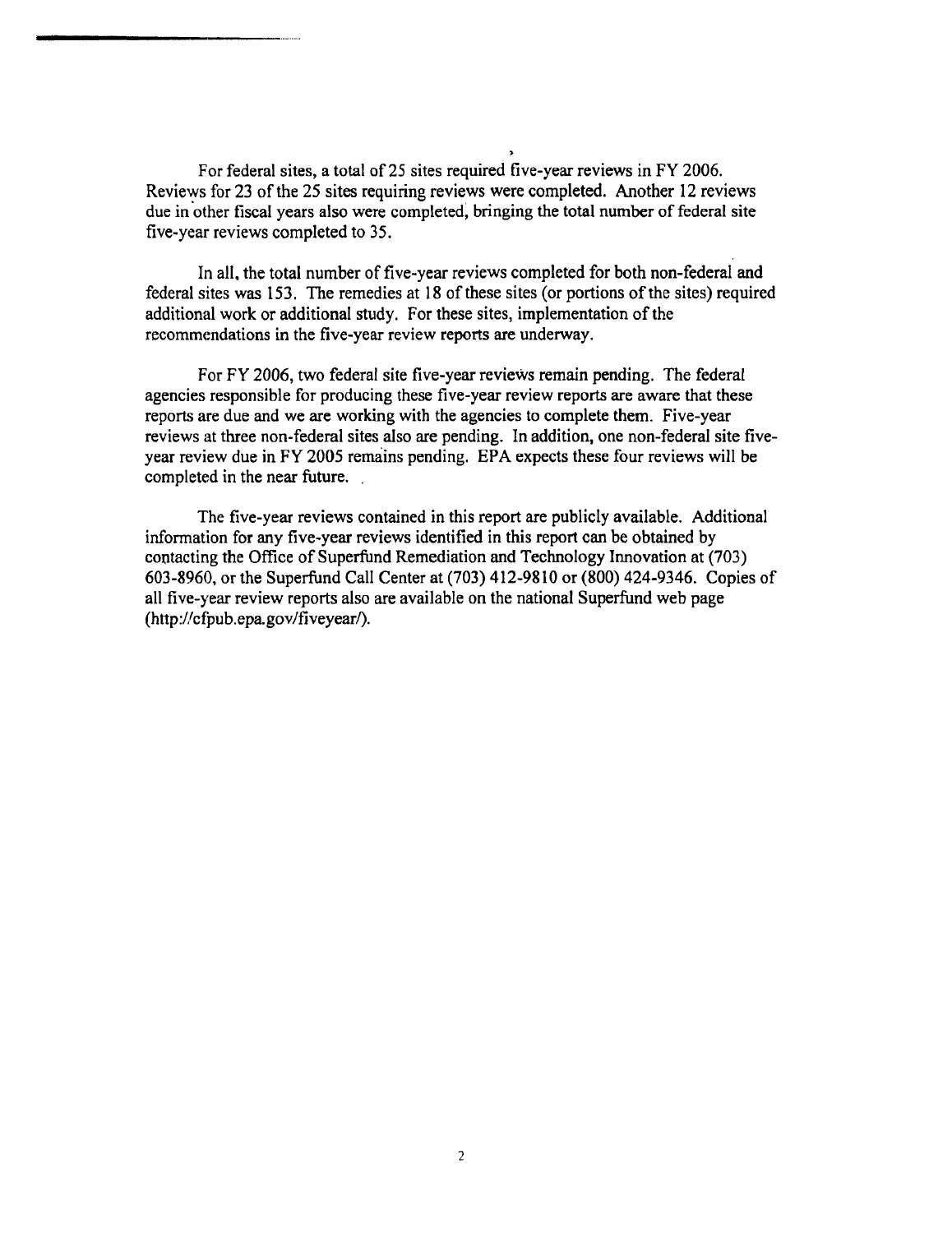|                            |                                                                        | Federal         | Fiscal       |                      |                                                              |
|----------------------------|------------------------------------------------------------------------|-----------------|--------------|----------------------|--------------------------------------------------------------|
|                            |                                                                        | <b>Facility</b> | Year         | Date                 | <b>Protectiveness</b>                                        |
| Region                     | Site Name                                                              | $(*)$           | <b>Due</b>   | Completed            | Statement <sup>1</sup>                                       |
| $\overline{01}$            | <b>COAKLEY LANDFILL</b>                                                |                 | 2006         | 09/21/06             | <b>Protectiveness Deferred</b>                               |
|                            |                                                                        |                 | 2006         | 09/29/06             | Protective                                                   |
| 01<br>01                   | <b>EASTERN SURPLUS</b><br>FORT DEVENS-SUDBURY TRAINING ANNEX           | $\pmb{\ast}$    | 2006         | 09/25/06             | Protective                                                   |
|                            | MATERIALS TECHNOLOGY LABORATORY                                        |                 |              |                      |                                                              |
| 01                         | (USARMY)                                                               | $\ast$          | 2007         | 03/20/06             | Short-Term Protective                                        |
| 02                         | <b>BROOKHAVEN NATIONAL LABORATORY</b><br>(USDOE)                       | $\bullet$       | 2008         | 08/09/06             | Protective                                                   |
| 02                         | <b>BURNT FLY BOG</b>                                                   |                 | 2006         | 06/19/06             | Short-Term Protective                                        |
| 02                         | <b>CORTESE LANDFILL</b>                                                |                 | 2006         | 08/18/06             | Short-Term Protective                                        |
| 02                         | DIAMOND ALKALI CO.                                                     |                 | 2006         | 07/12/06             | Short-Term Protective                                        |
| 02                         | <b>ENDICOTT VILLAGE WELL FIELD</b>                                     |                 | 2006         | 09/29/06             | Protective                                                   |
| 02                         | <b>HERTEL LANDFILL</b>                                                 |                 | 2006         | 06/13/05             | Protective                                                   |
| 02                         | HOOKER (102ND STREET)                                                  |                 | 2006         | 09/19/06             | Protective                                                   |
| 02                         | JOHNSTOWN CITY LANDFILL                                                |                 | 2006         | 12/09/05             | <b>Short-Term Protective</b>                                 |
| 02                         | JONES SANITATION                                                       |                 | 2006         | 06/27/06             | Protective                                                   |
| 02                         | NAVAL AIR ENGINEERING CENTER                                           | $\ast$          | 2006         | 09/12/06             | Protective                                                   |
|                            | NIAGARA MOHAWK POWER CORP.                                             |                 |              |                      |                                                              |
| 02                         | (SARATOGA SPRINGS PLANT)                                               |                 | 2006         | 08/24/06             | Short-Term Protective                                        |
| 02                         | <b>ONONDAGA LAKE</b>                                                   |                 | 2005         | 01/30/07             | <b>Short-Term Protective</b>                                 |
| 02                         | PFOHL BROTHERS LANDFILL                                                |                 | 2006         | 03/17/06             | Protective                                                   |
| 02                         | PICATINNY ARSENAL (USARMY)                                             | $\star$         | 2006         | 09/06/06             | Protective                                                   |
| 02                         | <b>REYNOLDS METALS CO</b>                                              |                 | 2006         | 03/31/06             | Will Be Protective                                           |
| $\overline{0}\overline{2}$ | <b>SYNCON RESINS</b>                                                   |                 | 2006         | 09/07/06             | Short-Term Protective                                        |
|                            | UNIVERSAL OIL PRODUCTS (CHEMICAL                                       |                 |              |                      |                                                              |
| 02                         | DIVISION)                                                              |                 | 2006         | 09/29/06             | Short-Term Protective                                        |
| 02                         | <b>WARWICK LANDFILL</b>                                                |                 | 2006         | 08/31/06             | <b>Short-Term Protective</b>                                 |
| 03                         | <b>BUTZ LANDFILL</b>                                                   |                 | 2006         | 09/26/06             | Short-Term Protective                                        |
| 03                         | <b>CRATER RESOURCES, INC./KEYSTONE COKE</b><br>CO./ALAN WOOD STEEL CO. |                 | 2006         | 09/15/06             | Short-Term Protective                                        |
| 03                         | <b>DELTA QUARRIES &amp; DISPOSAL,</b><br><b>INC./STOTLER LANDFILL</b>  |                 | 2006         | 06/06/06             | Protective                                                   |
| 03                         | DIXIE CAVERNS COUNTY LANDFILL                                          |                 | 2006         | Pending              |                                                              |
| 03                         | HALBY CHEMICAL CO.                                                     |                 | 2006         | Pending              |                                                              |
|                            | <b>JACKS CREEK/SITKIN SMELTING &amp;</b>                               |                 |              |                      |                                                              |
| 03                         | REFINING, INC.                                                         |                 | 2006         | 04/28/06             | Short-Term Protective                                        |
|                            | LANGLEY AIR FORCE BASE/NASA LANGLEY                                    |                 |              |                      |                                                              |
| 03                         | <b>RESEARCH CENTER</b>                                                 | $\mathbf{R}$    | 2004         | 05/01/07             | Protective                                                   |
| 03                         | LETTERKENNY ARMY DEPOT (PDO AREA)                                      | $\ast$          | 2003         | 03/12/07             | Protective                                                   |
| 03                         |                                                                        |                 |              |                      |                                                              |
| 03                         | NOVAK SANITARY LANDFILL                                                |                 | 2005<br>2006 | 03/23/06             | <b>Short-Term Protective</b><br><b>Short-Term Protective</b> |
| 03                         | OLD CITY OF YORK LANDFILL<br>ORDNANCE WORKS DISPOSAL AREAS             |                 | 2007         | 02/27/06<br>09/18/06 |                                                              |
| 03                         | PAOLI RAIL YARD                                                        |                 | 2006         | 05/05/06             | Short-Term Protective<br>Protective                          |
|                            | REVERE CHEMICAL CO.                                                    |                 | 2006         |                      | Protective                                                   |
| 03                         |                                                                        |                 |              | 05/18/06             |                                                              |
| 03                         | <b>WALSH LANDFILL</b>                                                  |                 | 2006         | 05/22/06             | Protective                                                   |
| 03                         | <b>WESTINGHOUSE ELECTRIC CORP. (SHARON</b><br>PLANT)                   |                 | 2007         | 09/29/06             | Short-Term Protective                                        |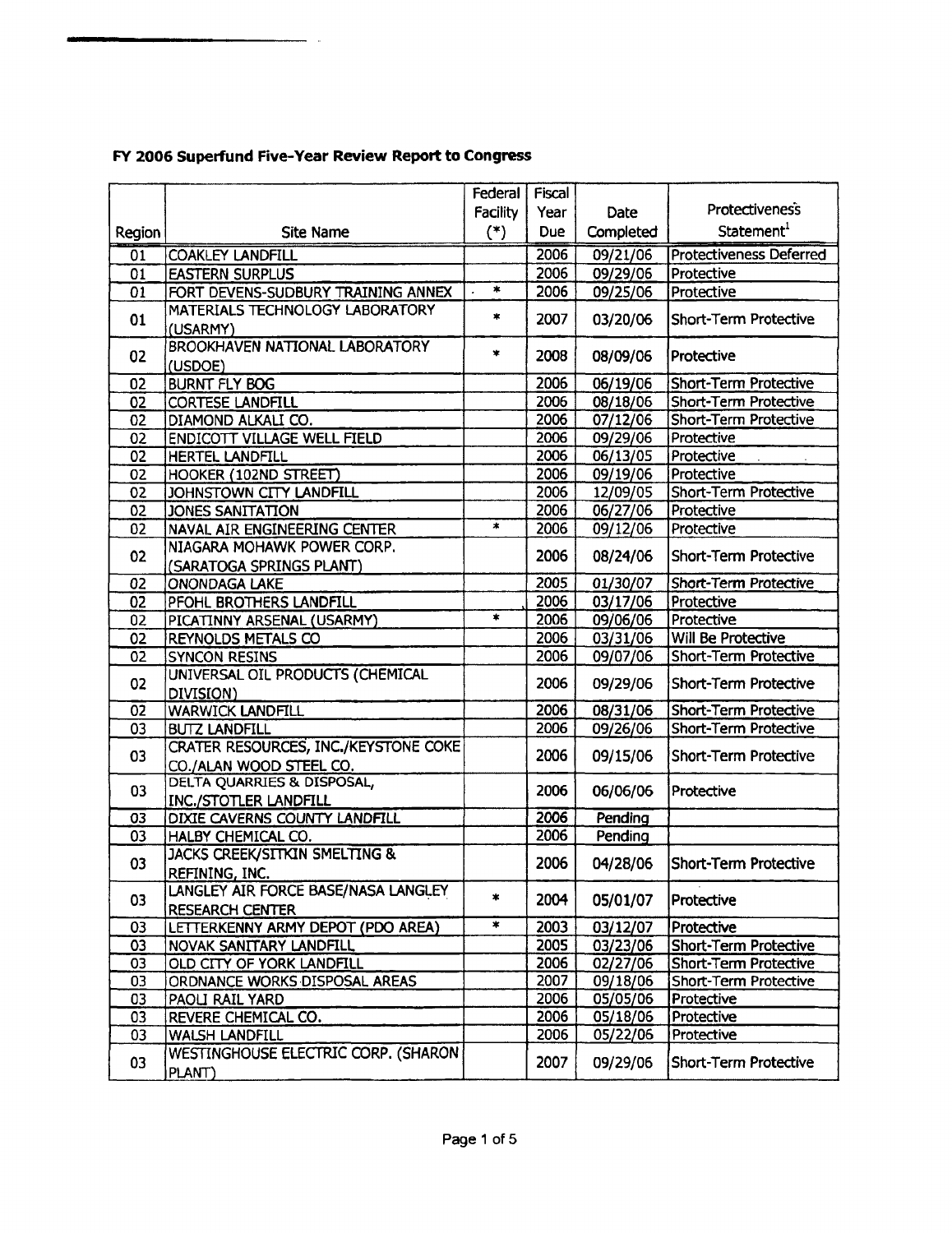|                 |                                         | Federal         | Fiscal     |           |                              |
|-----------------|-----------------------------------------|-----------------|------------|-----------|------------------------------|
|                 |                                         | <b>Facility</b> | Year       | Date      | Protectiveness               |
| Region          | <b>Site Name</b>                        | $(*)$           | <b>Due</b> | Completed | Statement <sup>1</sup>       |
| 04              | <b>AIRCO</b>                            |                 | 2006       | 09/19/06  | Short-Term Protective        |
| 04              | AIRCO PLATING CO.                       |                 | 2006       | 09/28/06  | Protectiveness Deferred      |
|                 | AMERICAN CREOSOTE WORKS, INC.           |                 |            |           |                              |
| 04              | (PENSACOLA PLANT)                       |                 | 2006       | 09/21/06  | Will Be Protective           |
| 04              | <b>B.F. GOODRICH</b>                    |                 | 2006       | 09/19/06  | Short-Term Protective        |
| 04              | <b>CABOT/KOPPERS</b>                    |                 | 2006       | 04/04/06  | Not Protective               |
| 04              | CEDARTOWN INDUSTRIES, INC.              |                 | 2006       | 08/24/06  | Protective                   |
| 04              | CEDARTOWN MUNICIPAL LANDFILL            |                 | 2006       | 09/21/06  | <b>Short-Term Protective</b> |
|                 | CELANESE CORP. (SHELBY FIBER            |                 |            |           |                              |
| 04              | OPERATIONS)                             |                 | 2006       | 08/24/06  | Protective                   |
| 04              | CIBA-GEIGY CORP. (MCINTOSH PLANT)       |                 | 2006       | 09/28/06  | Protective                   |
| $\overline{04}$ | FLORIDA STEEL CORP.                     |                 | 2006       | 05/18/06  | Protective                   |
| 04              | FLOWOOD SITE                            |                 | 2003       | 01/31/06  | Protective                   |
| 04              | <b>GOLDEN STRIP SEPTIC TANK SERVICE</b> |                 | 2006       | 09/26/06  | Protective                   |
| 04              | GREEN RIVER DISPOSAL, INC.              |                 | 2006       | 09/28/06  | Short-Term Protective        |
| 04              | HELENA CHEMICAL CO. (TAMPA PLANT)       |                 | 2005       | 01/31/06  | Short-Term Protective        |
| 04              | <b>HERCULES 009 LANDFILL</b>            |                 | 2003       | 06/13/06  | Protective                   |
| 04              | INTERSTATE LEAD CO. (ILCO)              |                 | 2005       | 09/29/06  | Protectiveness Deferred      |
| 04              | JACKSONVILLE NAVAL AIR STATION          | $\star$         | 2006       | 03/01/06  | <b>Will Be Protective</b>    |
| 04              | MARINE CORPS LOGISTICS BASE             | $\pmb{\ast}$    | 2006       | 03/15/06  | Will Be Protective           |
| 04              | MILAN ARMY AMMUNITION PLANT             | $\ast$          | 2006       | 09/27/05  | Short-Term Protective        |
| 04              | MURRAY-OHIO DUMP                        |                 | 2006       | 09/20/06  | Protective                   |
| 04              | NATIONAL SOUTHWIRE ALUMINUM CO.         |                 | 2006       | 09/14/06  | Short-Term Protective        |
| 04              | NORMANDY PARK APARTMENTS                |                 | 2006       | 09/28/06  | Protective                   |
| 04              | NORTHWEST 58TH STREET LANDFILL          |                 | 2006       | 09/30/05  | Protective                   |
| 04              | OAK RIDGE RESERVATION (USDOE)           | $\ast$          | 2006       | 03/19/07  | Will Be Protective           |
| $\overline{0}4$ | OLIN CORP. (MCINTOSH PLANT)             |                 | 2005       | 04/25/06  | Protective                   |
| 04              | PETROLEUM PRODUCTS CORP.                |                 | 2005       | 12/20/05  | Protective                   |
| $\overline{0}4$ | PICKETTVILLE ROAD LANDFILL              |                 | 2004       | 01/31/06  | Short-Term Protective        |
| 04              | ROBINS AIR FORCE BASE (LANDFILL         | $\ast$          | 2006       | 06/29/06  | Protective                   |
|                 | #4/SLUDGE LAGOON)                       |                 |            |           |                              |
| 04              | SCHUYLKILL METALS CORP.                 |                 | 2006       | 05/18/06  | Protective                   |
| 04              | SHURON INC.                             |                 | 2006       | 06/05/06  | Will Be Protective           |
| 04              | <b>SMITH'S FARM</b>                     |                 | 2006       | 09/20/06  | Short-Term Protective        |
| 04              | STAUFFER CHEMICAL CO. (COLD CREEK       |                 | 2005       | 12/21/05  | Short-Term Protective        |
|                 | PLANT)                                  |                 |            |           |                              |
| 04              | STAUFFER CHEMICAL CO. (LEMOYNE          |                 | 2005       | 12/21/05  | Short-Term Protective        |
|                 | PLANT)                                  |                 |            |           |                              |
| 04              | T.H. AGRICULTURE & NUTRITION CO.        |                 | 2005       | 01/31/06  | Short-Term Protective        |
|                 | (ALBANY PLANT)                          |                 |            |           |                              |
| 04              | USN AIR STATION CECIL FIELD             | $\star$         | 2006       | 09/22/05  | Protective                   |
| 04              | WHITING FIELD NAVAL AIR STATION         | $\pmb{\times}$  | 2004       | 06/14/06  | Protective                   |
| 04              | WINGATE ROAD MUNICIPAL INCINERATOR      |                 | 2005       | 12/21/05  | Protective                   |
|                 | <b>DUMP</b>                             |                 |            |           |                              |
| 04              | ZELLWOOD GROUND WATER                   |                 | 2006       | 09/28/06  | Protective                   |
|                 | CONTAMINATION                           |                 |            |           |                              |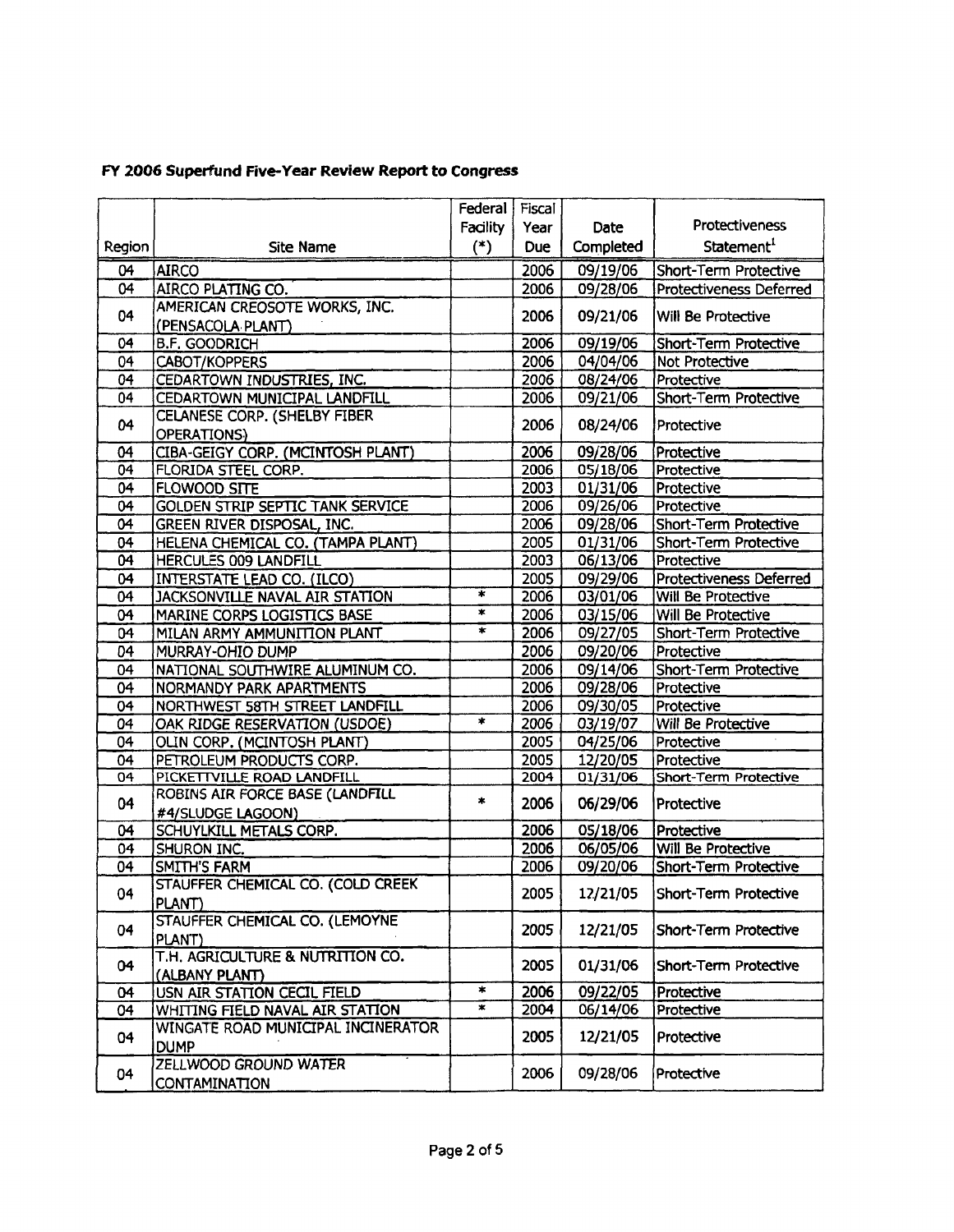|        |                                        | Federal           | Fiscal     |                     |                              |
|--------|----------------------------------------|-------------------|------------|---------------------|------------------------------|
|        |                                        | Facility          | Year       | Date                | Protectiveness               |
| Region | <b>Site Name</b>                       | $(*)$             | <b>Due</b> | Completed           | Statement <sup>1</sup>       |
| 05     | AMERICAN CHEMICAL SERVICE, INC.        |                   | 2006       | 04/06/06            | Protective                   |
| 05     | AUTO ION CHEMICALS, INC.               |                   | 2006       | 09/22/06            | <b>Short-Term Protective</b> |
| 05     | <b>CLARE WATER SUPPLY</b>              |                   | 2006       | 09/28/06            | Short-Term Protective        |
| 05     | EAST BETHEL DEMOLITION LANDFILL        |                   | 2006       | 09/06/06            | Short-Term Protective        |
| 05     | <b>ELECTROVOICE</b>                    |                   | 2006       | 09/22/06            | Short-Term Protective        |
| 05     | FEED MATERIALS PRODUCTION CENTER       | $\star$           |            |                     |                              |
|        | (USDOE)                                |                   | 2006       | 09/16/06            | Protective                   |
| 05     | <b>G&amp;H LANDFILL</b>                |                   | 2006       | 09/27/06            | Short-Term Protective        |
| 05     | <b>HAGEN FARM</b>                      |                   | 2006       | 09/21/06            | <b>Short-Term Protective</b> |
| 05     | HUNTS DISPOSAL LANDFILL                |                   | 2006       | 09/26/06            | Short-Term Protective        |
| 05     | <b>INDUSTRIAL EXCESS LANDFILL</b>      |                   | 2006       | 09/25/06            | Short-Term Protective        |
| 05     | <b>J &amp; L LANDFILL</b>              |                   | 2006       | 08/23/06            | Protective                   |
| 05     | <b>JANESVILLE ASH BEDS</b>             |                   | 2006       | $\frac{09}{27}{06}$ | Short-Term Protective        |
| 05     | JANESVILLE OLD LANDFILL                |                   | 2006       | 09/27/06            | Short-Term Protective        |
| 05     | LOWER ECORSE CREEK DUMP                |                   | 2006       | 06/01/06            | Protective                   |
| 05     | MACGILLIS & GIBBS CO./BELL LUMBER &    |                   | 2006       | 09/27/06            | Short-Term Protective        |
|        | POLE CO.                               |                   |            |                     |                              |
| 05     | <b>MASON COUNTY LANDFILL</b>           |                   | 2006       | 02/13/06            | Protective                   |
| 05     | MOUND PLANT (USDOE)                    | $\ast$            | 2006       | 09/28/06            | Will Be Protective           |
| 05     | N.W. MAUTHE CO., INC.                  |                   | 2006       | 04/26/06            | Short-Term Protective        |
| 05     | PERHAM ARSENIC SITE                    |                   | 2006       | 09/19/06            | Short-Term Protective        |
| 05     | PRESTOLITE BATTERY DIVISION            |                   | 2006       | 09/25/06            | Protectiveness Deferred      |
| 05     | PRISTINE, INC.                         |                   | 2006       | 09/19/06            | Short-Term Protective        |
| 05     | REILLY TAR & CHEMICAL CORP. (ST. LOUIS |                   | 2006       | 09/28/06            | Short-Term Protective        |
|        | PARK PLANT)                            |                   |            |                     |                              |
| 05     | <b>RIPON CITY LANDFILL</b>             |                   | 2006       | 09/27/06            | Short-Term Protective        |
| 05     | SANGAMO ELECTRIC DUMP/CRAB ORCHARD     | $\ast$            | 2006       | 09/27/06            | Will Be Protective           |
|        | NATIONAL WILDLIFE REFUGE (USDOI)       |                   |            |                     |                              |
| 05     | SOUTH POINT PLANT                      |                   | 2006       | 05/05/06            | Short-Term Protective        |
| 05     | <b>TOMAH ARMORY</b>                    |                   | 2006       | 09/27/06            | Protective                   |
| 05     | UNITED SCRAP LEAD CO., INC.            |                   | 2006       | 09/22/06            | <b>Short-Term Protective</b> |
| 05     | WASTE, INC., LANDFILL                  |                   | 2006       | 09/26/06            | Short-Term Protective        |
| 05     | WRIGHT-PATTERSON AIR FORCE BASE        | $\ast$            | 2005       | 12/09/05            | Protective                   |
| 06     | ARKWOOD, INC.                          |                   | 2006       | 03/31/06            | Protective                   |
| 06     | <b>BAYOU BONFOUCA</b>                  |                   | 2006       | 07/07/06            | Protective                   |
| 06     | COMPASS INDUSTRIES (AVERY DRIVE)       |                   | 2007       | 04/24/06            | <b>Short-Term Protective</b> |
| 06     | CRYSTAL CITY AIRPORT                   |                   | 2006       | 05/15/06            | Short-Term Protective        |
| 06     | KOPPERS CO., INC. (TEXARKANA PLANT)    |                   | 2006       | 09/18/06            | Short-Term Protective        |
| 06     | LONE STAR ARMY AMMUNITION PLANT        | $\star$           | 2006       | 08/31/06            | Protective                   |
| 06     | LOUISIANA ARMY AMMUNITION PLANT        | $\overline{\ast}$ | 2005       | 06/28/06            | Protective                   |
| 06     | PETRO-CHEMICAL SYSTEMS, INC. (TURTLE   |                   | 2006       | 09/22/06            | Will Be Protective           |
|        | BAYOU)                                 |                   |            |                     |                              |
| 06     | POPILE, INC.                           |                   | 2006       | 09/26/06            | Protective                   |
| 06     | TENTH STREET DUMP/JUNKYARD             |                   | 2006       | 07/28/06            | Protective                   |
| 07     | CONSERVATION CHEMICAL CO.              |                   | 2005       | Pending             |                              |

 $\overline{\phantom{a}}$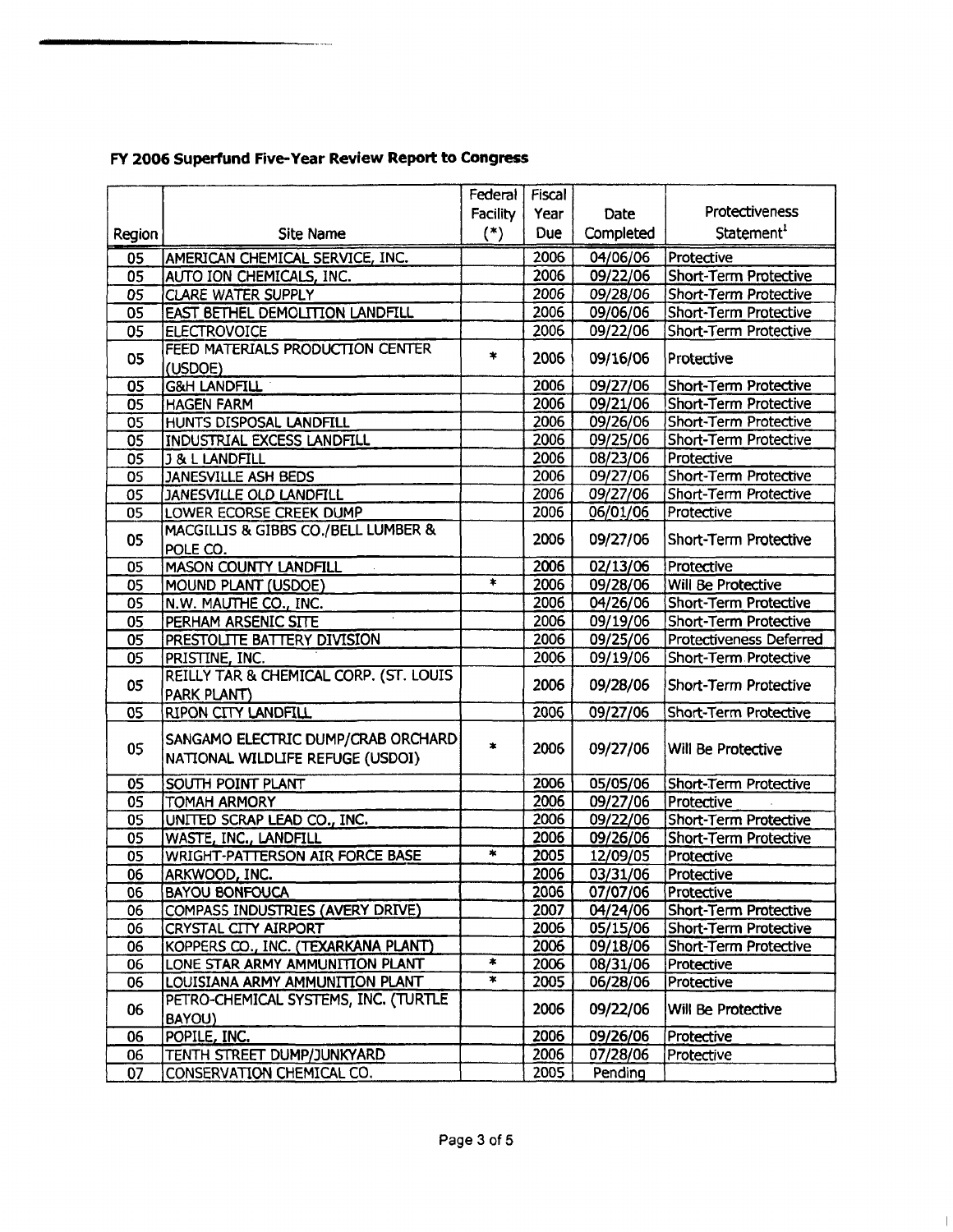|                 |                                                 | Federal       | Fiscal |           |                                |
|-----------------|-------------------------------------------------|---------------|--------|-----------|--------------------------------|
|                 |                                                 | Facility      | Year   | Date      | <b>Protectiveness</b>          |
| Region          | <b>Site Name</b>                                | $(\cdot)$     | Due    | Completed | Statement <sup>1</sup>         |
| 07              | IOWA ARMY AMMUNITION PLANT                      | ×             | 2005   | 03/23/06  | <b>Will Be Protective</b>      |
| 07              | MIDWEST MANUFACTURING/NORTH FARM                |               | 2006   | 11/03/05  | Protective                     |
| $\overline{07}$ | <b>RALSTON SITE</b>                             |               | 2006   | 05/18/06  | Protective                     |
| 07              | STROTHER FIELD INDUSTRIAL PARK                  |               | 2006   | 09/26/06  | Protective                     |
| 07              | WELDON SPRING QUARRY/PLANT/PITS<br>(USDOE/ARMY) | $\ast$        | 2006   | 09/29/06  | Protective                     |
| 08              | <b>BRODERICK WOOD PRODUCTS</b>                  |               | 2006   | 09/25/06  | Will Be Protective             |
| 08              | <b>BURLINGTON NORTHERN(SOMERS PLANT)</b>        |               | 2006   | 09/29/06  | Protective                     |
| 08              | <b>CALIFORNIA GULCH</b>                         |               | 2006   | Pending   |                                |
| $\overline{08}$ | <b>EAST HELENA SITE</b>                         |               | 2004   | 03/31/06  | Short-Term Protective          |
| 08              | <b>GILT EDGE MINE</b>                           |               | 2006   | 04/10/07  | Protective                     |
| 08              | LOWRY LANDFILL                                  |               | 2006   | 02/07/07  | Protective                     |
| 08              | MINOT LANDFILL                                  |               | 2006   | 09/19/06  | Protective                     |
| $\overline{08}$ | MONTANA POLE AND TREATING                       |               | 2006   | 06/28/06  | Protective                     |
| 08              | OGDEN DEFENSE DEPOT (DLA)                       | $\star$       | 2006   | 07/12/07  | Short-Term Protective          |
| 08              | ROCKY MOUNTAIN ARSENAL (USARMY)                 | $\ast$        | 2006   | Pending   |                                |
| 09              | ATLAS ASBESTOS MINE                             |               | 2006   | 09/28/06  | <b>Protectiveness Deferred</b> |
| $\overline{09}$ | BROWN & BRYANT, INC. (ARVIN PLANT)              |               | 2006   | 08/22/06  | <b>Short-Term Protective</b>   |
| 09              | <b>COALINGA ASBESTOS MINE</b>                   |               | 2006   | 09/28/06  | Protectiveness Deferred        |
| 09              | COAST WOOD PRESERVING                           |               | 2006   | 09/26/06  | Protective                     |
| 09              | <b>GEORGE AIR FORCE BASE</b>                    | $\ast$        | 2006   | 02/06/06  | <b>Short-Term Protective</b>   |
| $\overline{09}$ | HASSAYAMPA LANDFILL                             |               | 2006   | 09/22/06  | Short-Term Protective          |
| $\overline{09}$ | MOTOROLA, INC. (52ND STREET PLANT)              |               | 2006   | 09/28/06  | Protectiveness Deferred        |
| 09              | PHOENIX-GOODYEAR AIRPORT AREA                   |               | 1999   | 09/22/06  | Protectiveness Deferred        |
| 09              | PURITY OIL SALES, INC.                          |               | 2006   | 09/28/06  | Protectiveness Deferred        |
| 09              | RIVERBANK ARMY AMMUNITION PLANT                 | $\star$       | 2006   | 09/22/06  | Short-Term Protective          |
| $\overline{09}$ | SAN GABRIEL VALLEY (AREA 1)                     |               | 2006   | 09/28/06  | Protective                     |
| $\overline{09}$ | SELMA TREATING CO.                              |               | 2006   | 09/29/06  | Short-Term Protective          |
| 09              | <b>STRINGFELLOW</b>                             |               | 2006   | 09/19/06  | Will Be Protective             |
| 09              | UNITED HECKATHORN CO.                           |               | 2006   | 09/22/06  | <b>Not Protective</b>          |
|                 | WESTINGHOUSE ELECTRIC CORP.                     |               |        |           |                                |
| 09              | (SUNNYVALE PLANT)                               |               | 2006   | 09/27/06  | Protective                     |
| 09              | WILLIAMS AIR FORCE BASE                         | *             | 2006   | 09/19/06  | Protectiveness Deferred        |
| 10              | BANGOR NAVAL SUBMARINE BASE                     | ۳             | 2005   | 12/30/05  | Short-Term Protective          |
|                 | BUNKER HILL MINING & METALLURGICAL              |               |        |           |                                |
| 10              | <b>COMPLEX</b>                                  |               | 2005   | 10/24/05  | Will Be Protective             |
|                 | FAIRCHILD AIR FORCE BASE (4 WASTE               |               |        |           |                                |
| 10              | AREAS)                                          | $\pmb{\ast}$  | 2006   | Pending   |                                |
| 10              | FORT WAINWRIGHT                                 | $\pmb{\ast}$  | 2006   | 09/29/06  | Short-Term Protective          |
| 10              | HANFORD 100-AREA (USDOE)                        | $\star$       | 2006   | 05/04/07  | Not Protective                 |
| 10              | HANFORD 1100-AREA (USDOE)                       | *             | 2006   | 05/04/07  | Protective                     |
| 10              | HANFORD 200-AREA (USDOE)                        | $\frac{1}{2}$ | 2006   | 05/04/07  | Protectiveness Deferred        |
| 10              | HANFORD 300-AREA (USDOE)                        | $\ast$        | 2006   | 05/04/07  | Not Protective                 |
|                 | <b>IDAHO NATIONAL ENGINEERING</b>               |               |        |           |                                |
| 10              | LABORATORY (USDOE)                              | $\star$       | 2005   | 12/04/06  | Protectiveness Deferred        |